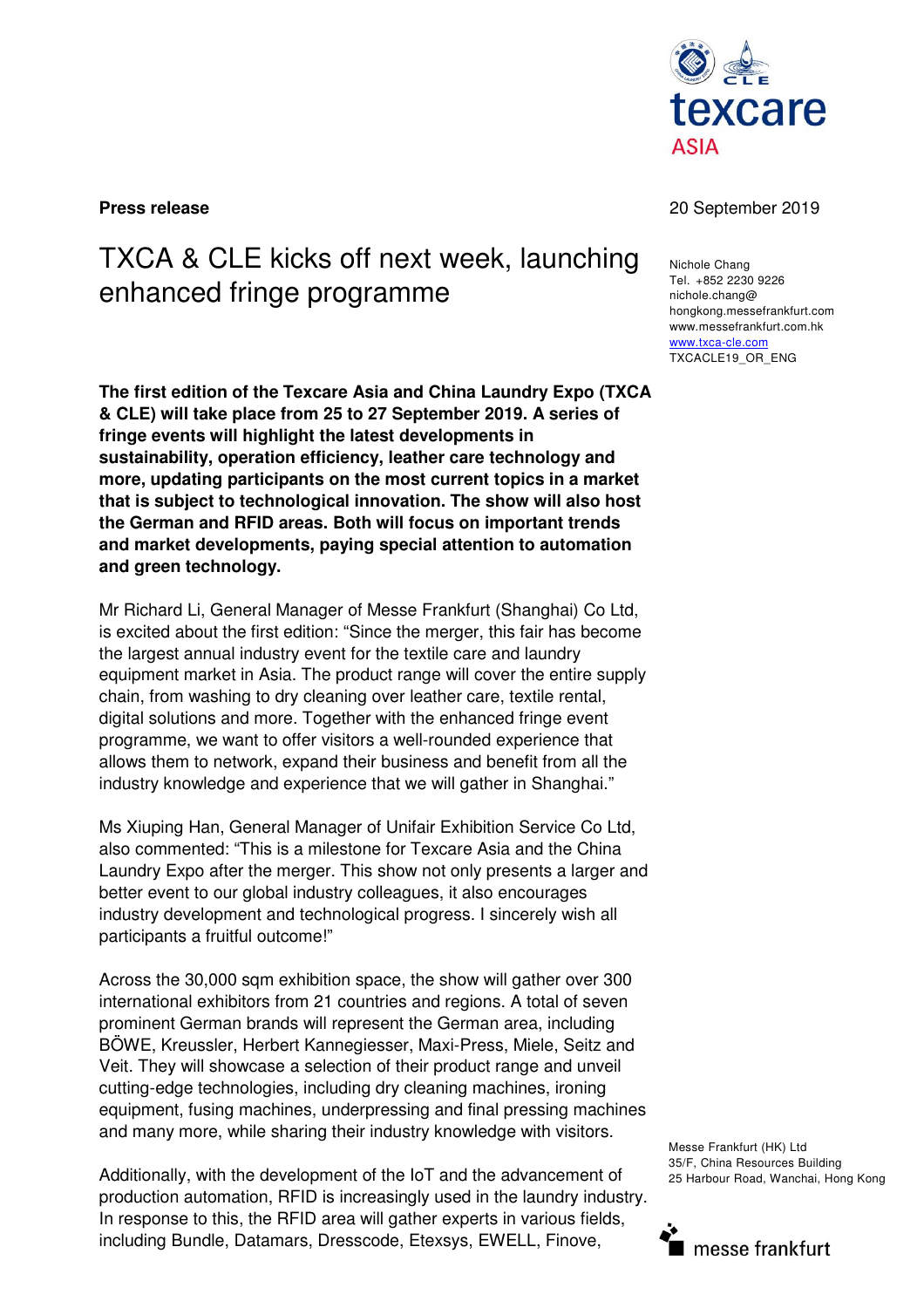Spotag and Thermopatch. They will focus on providing one-stop management solutions for textile care companies, medical units and hotels to help the industry elites cope with industry trends.

## **Fringe programme tackles industry trends**

To facilitate industry communication and in response to current market trends, TXCA & CLE has crafted a list of events to help participants capture lucrative business opportunities, including:

- 2019 World Laundry Industry Summit Forum
- Laundry and Dyeing Industry Professional Skills Competition
- Seminar on Leather Care New Mode Exploration and Market **Outlook**
- Hotel Green Laundry Summit Forum

The 2019 World Laundry Industry Summit Forum will invite representatives from hotel chains and laundry equipment companies from China, Europe, Japan, Russia, the US and other countries to share their vision on global trends and new technologies in the textile rental and hospital laundry area. The Hotel Green Laundry Summit Forum will discuss the importance of sustainability, how to go green, and how to reduce the operational cost in the hotel industry.

On top of the focus on the traditional laundry market, TXCA & CLE also explores new and emerging industry markets that could present valuable opportunities for industry stakeholders. That's why this year's product range offers a special highlight on leather care. The show will bring together a number of experienced experts during Seminar on Leather Care New Mode Exploration and Market Outlook. Participants will find out more about how to properly care for the leather inside vehicles, and learn about the new business model in this specific industry.

Apart from the informative forums, TXCA & CLE will organise the Laundry and Dyeing Industry Professional Skills Competition. Supported by industry associations across the nation, this competition aims to improve the standard of laundry technicians in the industry. The competition will be divided into six categories, including front desk service, stain removal, leather care, shoe care, ironing, and garment darning. Contestants will showcase their skillsets and share their knowledge with each other.

TXCA & CLE is an annual event organised by the China Laundry Association and the China Light Industry Machinery Association from the industry, as well as Messe Frankfurt (Shanghai) Co Ltd and Unifair Exhibition Service Co Ltd. To find out more details about the show, visit txca-cle.com or email txcacle@china.messefrankfurt.com.

The show is part of Messe Frankfurt's textile care events. Texcare International is the international flagship fair of this brand, and is held every four years. It provides an international venue for the textile care sector in Frankfurt, Germany. The upcoming edition will be held from 20 – 24 June 2020. For further details, please visit www.texcare.messefrankfurt.com.

TXCA & CLE Shanghai, 25 – 27 September 2019